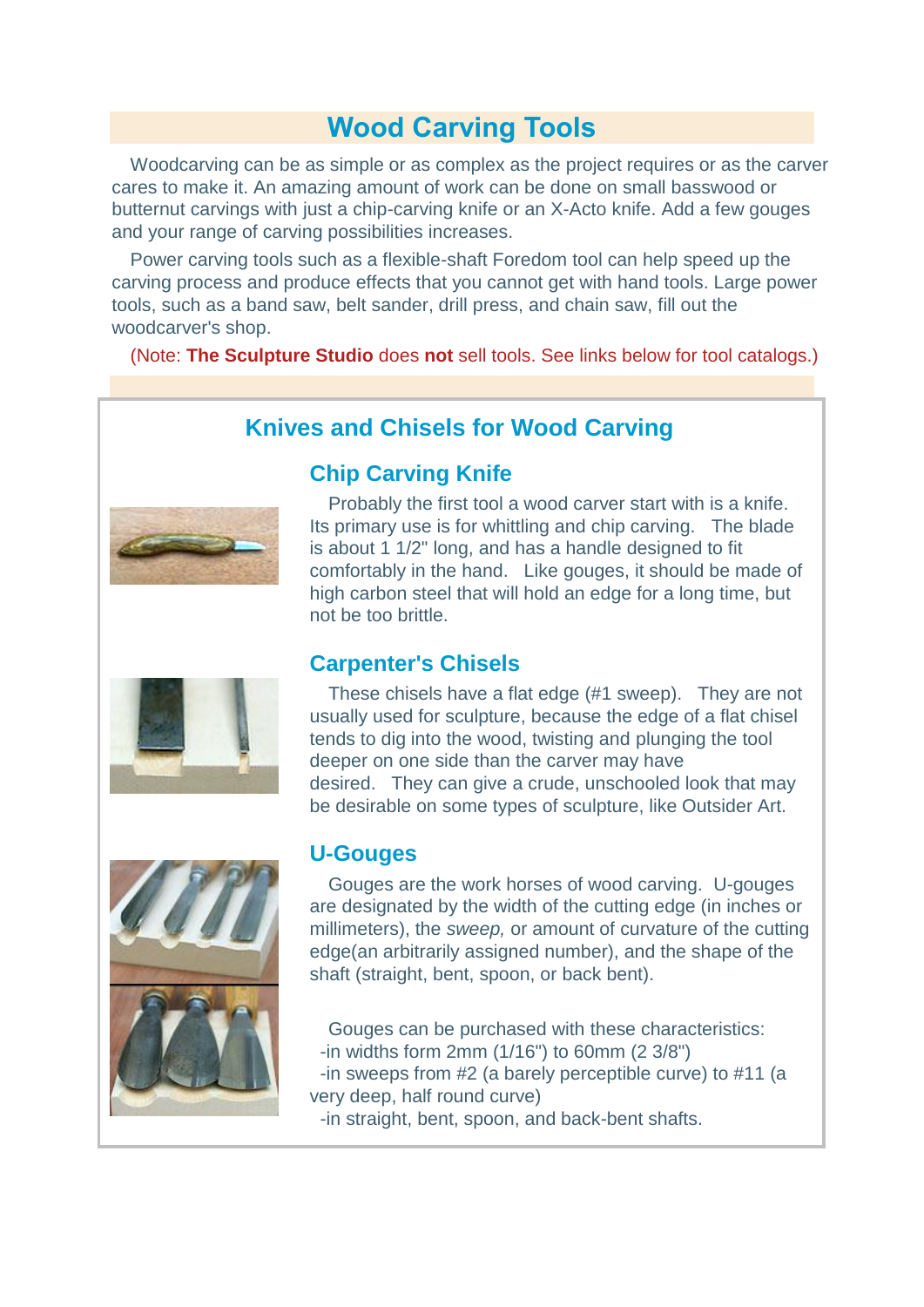

## **V-Gouges**

V-gouges are designated by the width between the top edge tips and the angle of the vee bottom edge.

Gouges can be purchased with these characteristics: -in widths form 2mm to 30mm

-in 60 degree (#12 sweep) and 90 degree (#13 sweep)

# **Bent and Spoon Gouges**

These specialty gouges are used to get into inaccessible spots on a carving that a straight gouge can't reach.

**Bent Gouge**: the entire length of he shaft is curved.

**Spoon Gouge:** the final 1 1/2" of the shaft is deeply bent in a spoon shape.

**Back-bent gouge**: a spoon gouge with the curve reversed so the cutting edge s convex instead of concave.







# **Skewed Chisel**

A skewed chisel's cutting edge is angled back from the leading edge at a 45 degree angle.

### **Palm Tools**

Most of he above tool shapes can be purchased as smaller palm tools.

A chip carving knife and an assortment of palm gouges are all the is needed for creating small carvings in basswood or other soft woods.

### **Mallet**

The traditional mallet for carving is cylindrically shaped and made from a heavy, dense hardwood.

I prefer using a rubber mallet. While it doesn't have the driving power of wood mallet, it is less noisy, and easier on the chisel handles, and has some spring that brings the head back up for the next swing.

# **Power Carving**

# **Foredom Flexible Shaft Tool**

Foredom tools have a motor (1/8 -14 HP depending on the model), and run at up to 20,000 RPM. A flexible shaft extends

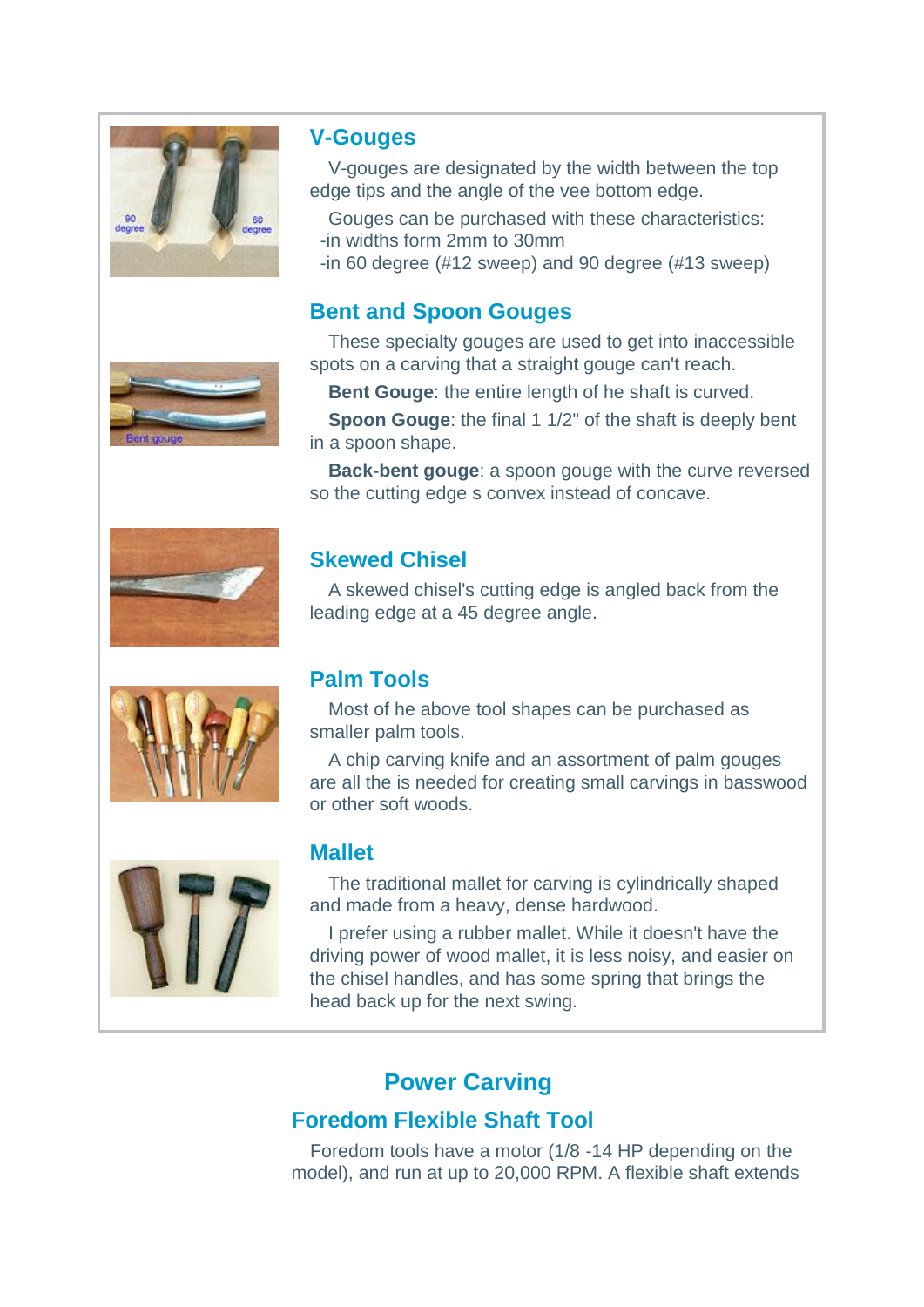from the motor to a hand piece that holds a wide variety of burs used for cutting and texturing wood. Its variable-speed capability is operated by a foot controlled pedal.

The Foredom tool is an invaluable tool that can speed up carving. It reaches into small places that chisels can't go, models wood with almost disregard for the grain direction, makes sanding quick and easy, and allows the creation of textures that can not be made in any other way.

### **Burs and Accessories**



A wide variety of burs are available to fit the several different styles and sizes of Foredom hand pieces. Burs that may have been intended for other purposes can be used for woodcarving, such as single cut and double cut carbide burs (intended for metal work).

Burs with needle-sharp points of tungsten carbide and burs coated with industrial diamonds can be used for texturing wood. Drill bits can placed in the adjustable chuck hand piece for drilling holes.

Small sanding discs and drums are also available for sanding and finishing.

### **Woodworking Machinery**

### **Band Saw**



A band saw has a long, thin blade welded into a loop. An electric motor powers the blade around two large wheels.

The band saw is the woodcarver's most often used large power tool. It quickly cuts off scrap wood, saving you the work of removing it by hand.

To cut out a small carving, trace a pattern of the subject's front view and side view onto the block of wood. Cut out the side view. Save the two end pieces and put everything back together again.

Next cut out the front view. Now that most of the scrap wood has been removed, begin rounding out the carving with chisels.